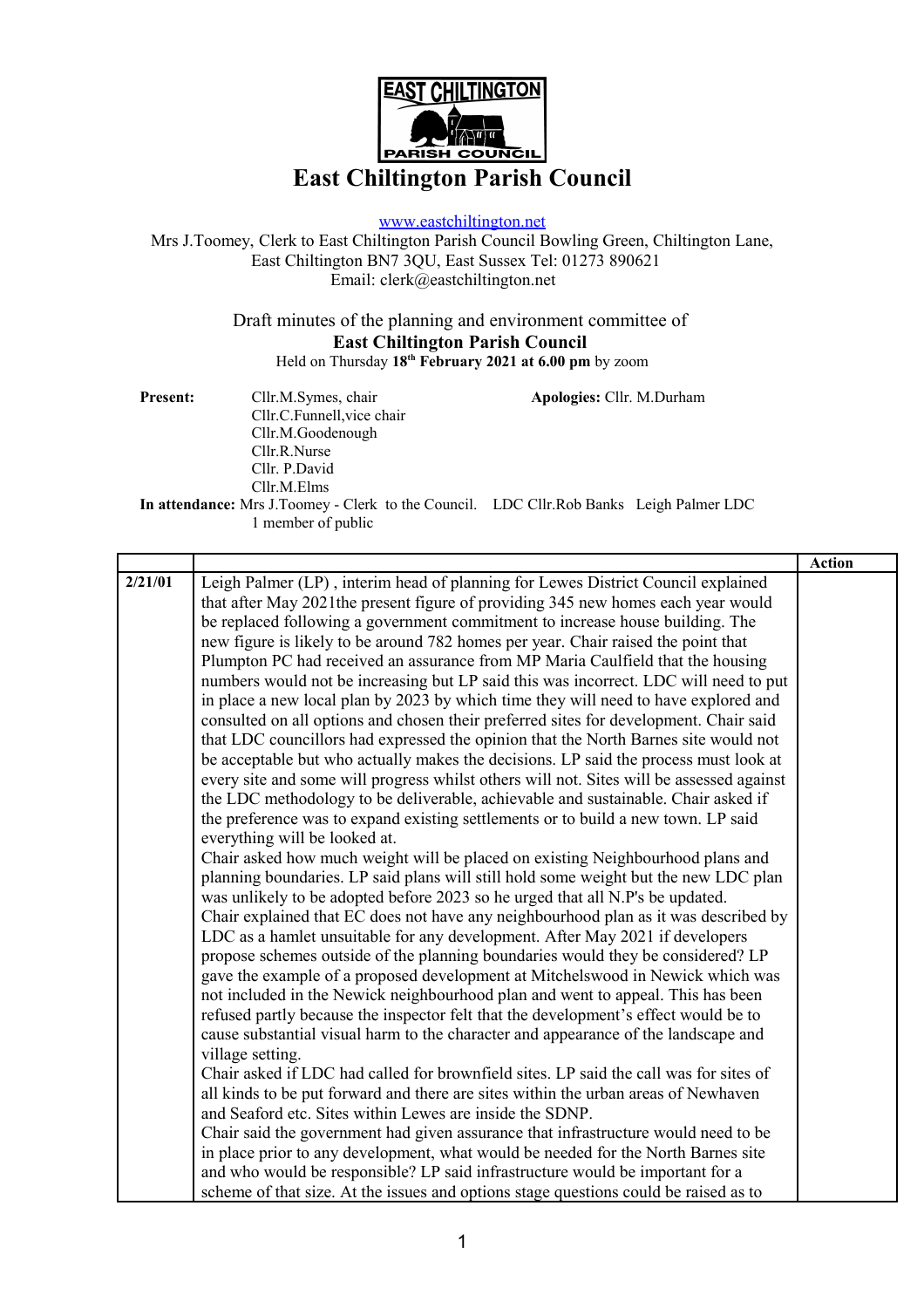| 2.21.6  | the plan it would likely go to judicial review.<br>ECPC agreed it was too early in the process to be in contact with developers. We<br>have received a resume of their proposal which at this stage, is sufficient to inform<br>residents.<br>It was noted that infrastructure would be a big obstacle. SDNPA would not want to<br>see any changes to the lanes in the park and no major new roads.<br>It was noted that Andrew Simpson gave a proposed development on the A29 at<br>Adversane as an example. Cllr. Goodenough will investigate this.<br>Residents are starting to raise concerns so it was agreed that Cllr.Goodenough would<br>issue a statement and a flyer should be circulated to all residents. This could go out<br>with the newsletter.<br>Clerk was asked to contact Maria Caulfield for clarification on the housing numbers.<br>Council agreed to work with parishes that would be affected - Plumpton, Chailey,<br>Hamsey, Streat, Westmeston, Ditchling and Wivelsfield.<br>Council agreed to prepare a joint response with Plumpton PC, to the LDC<br>methodology statement by March 12 <sup>th</sup> .<br>There were no questions from the public. | Cllr.Goodenough<br>Clerk<br>All |
|---------|-----------------------------------------------------------------------------------------------------------------------------------------------------------------------------------------------------------------------------------------------------------------------------------------------------------------------------------------------------------------------------------------------------------------------------------------------------------------------------------------------------------------------------------------------------------------------------------------------------------------------------------------------------------------------------------------------------------------------------------------------------------------------------------------------------------------------------------------------------------------------------------------------------------------------------------------------------------------------------------------------------------------------------------------------------------------------------------------------------------------------------------------------------------------------------------|---------------------------------|
|         |                                                                                                                                                                                                                                                                                                                                                                                                                                                                                                                                                                                                                                                                                                                                                                                                                                                                                                                                                                                                                                                                                                                                                                                   |                                 |
|         |                                                                                                                                                                                                                                                                                                                                                                                                                                                                                                                                                                                                                                                                                                                                                                                                                                                                                                                                                                                                                                                                                                                                                                                   |                                 |
|         |                                                                                                                                                                                                                                                                                                                                                                                                                                                                                                                                                                                                                                                                                                                                                                                                                                                                                                                                                                                                                                                                                                                                                                                   |                                 |
|         |                                                                                                                                                                                                                                                                                                                                                                                                                                                                                                                                                                                                                                                                                                                                                                                                                                                                                                                                                                                                                                                                                                                                                                                   |                                 |
|         |                                                                                                                                                                                                                                                                                                                                                                                                                                                                                                                                                                                                                                                                                                                                                                                                                                                                                                                                                                                                                                                                                                                                                                                   |                                 |
|         |                                                                                                                                                                                                                                                                                                                                                                                                                                                                                                                                                                                                                                                                                                                                                                                                                                                                                                                                                                                                                                                                                                                                                                                   |                                 |
|         |                                                                                                                                                                                                                                                                                                                                                                                                                                                                                                                                                                                                                                                                                                                                                                                                                                                                                                                                                                                                                                                                                                                                                                                   |                                 |
|         |                                                                                                                                                                                                                                                                                                                                                                                                                                                                                                                                                                                                                                                                                                                                                                                                                                                                                                                                                                                                                                                                                                                                                                                   |                                 |
|         |                                                                                                                                                                                                                                                                                                                                                                                                                                                                                                                                                                                                                                                                                                                                                                                                                                                                                                                                                                                                                                                                                                                                                                                   |                                 |
|         |                                                                                                                                                                                                                                                                                                                                                                                                                                                                                                                                                                                                                                                                                                                                                                                                                                                                                                                                                                                                                                                                                                                                                                                   |                                 |
|         |                                                                                                                                                                                                                                                                                                                                                                                                                                                                                                                                                                                                                                                                                                                                                                                                                                                                                                                                                                                                                                                                                                                                                                                   |                                 |
|         |                                                                                                                                                                                                                                                                                                                                                                                                                                                                                                                                                                                                                                                                                                                                                                                                                                                                                                                                                                                                                                                                                                                                                                                   |                                 |
|         |                                                                                                                                                                                                                                                                                                                                                                                                                                                                                                                                                                                                                                                                                                                                                                                                                                                                                                                                                                                                                                                                                                                                                                                   |                                 |
|         |                                                                                                                                                                                                                                                                                                                                                                                                                                                                                                                                                                                                                                                                                                                                                                                                                                                                                                                                                                                                                                                                                                                                                                                   |                                 |
|         |                                                                                                                                                                                                                                                                                                                                                                                                                                                                                                                                                                                                                                                                                                                                                                                                                                                                                                                                                                                                                                                                                                                                                                                   |                                 |
|         |                                                                                                                                                                                                                                                                                                                                                                                                                                                                                                                                                                                                                                                                                                                                                                                                                                                                                                                                                                                                                                                                                                                                                                                   |                                 |
|         |                                                                                                                                                                                                                                                                                                                                                                                                                                                                                                                                                                                                                                                                                                                                                                                                                                                                                                                                                                                                                                                                                                                                                                                   |                                 |
|         | to be open minded and express policy not views however councillors would have the<br>final say on the plan in the run up to 2023. Cllr. David said that if North Barnes was in                                                                                                                                                                                                                                                                                                                                                                                                                                                                                                                                                                                                                                                                                                                                                                                                                                                                                                                                                                                                    |                                 |
|         | the proposal but council officers seemed to have no view. It was felt that officers had                                                                                                                                                                                                                                                                                                                                                                                                                                                                                                                                                                                                                                                                                                                                                                                                                                                                                                                                                                                                                                                                                           |                                 |
|         | Council felt somewhat confused that LDC councillors had voiced strong objection to                                                                                                                                                                                                                                                                                                                                                                                                                                                                                                                                                                                                                                                                                                                                                                                                                                                                                                                                                                                                                                                                                                |                                 |
| 2/21/05 | Council considered their response to the proposal from Eton Estates                                                                                                                                                                                                                                                                                                                                                                                                                                                                                                                                                                                                                                                                                                                                                                                                                                                                                                                                                                                                                                                                                                               |                                 |
|         |                                                                                                                                                                                                                                                                                                                                                                                                                                                                                                                                                                                                                                                                                                                                                                                                                                                                                                                                                                                                                                                                                                                                                                                   |                                 |
| 2/21/04 | Apologies for absence - Cllr.Durham                                                                                                                                                                                                                                                                                                                                                                                                                                                                                                                                                                                                                                                                                                                                                                                                                                                                                                                                                                                                                                                                                                                                               |                                 |
|         | None                                                                                                                                                                                                                                                                                                                                                                                                                                                                                                                                                                                                                                                                                                                                                                                                                                                                                                                                                                                                                                                                                                                                                                              |                                 |
| 2/21/03 | Declaration of interest on any of the agenda items and update of interests.                                                                                                                                                                                                                                                                                                                                                                                                                                                                                                                                                                                                                                                                                                                                                                                                                                                                                                                                                                                                                                                                                                       |                                 |
|         | Leigh Palmer and the member of public left the meeting at this point.                                                                                                                                                                                                                                                                                                                                                                                                                                                                                                                                                                                                                                                                                                                                                                                                                                                                                                                                                                                                                                                                                                             |                                 |
|         | 782.pa.                                                                                                                                                                                                                                                                                                                                                                                                                                                                                                                                                                                                                                                                                                                                                                                                                                                                                                                                                                                                                                                                                                                                                                           |                                 |
|         | the park. He said schemes in Lewes, which is inside the park, would be part of the                                                                                                                                                                                                                                                                                                                                                                                                                                                                                                                                                                                                                                                                                                                                                                                                                                                                                                                                                                                                                                                                                                |                                 |
|         | and is in a stronger position to resist development in the park if it affects the<br>landscape. LDC will speak to SDNPA to establish figures for within and outside of                                                                                                                                                                                                                                                                                                                                                                                                                                                                                                                                                                                                                                                                                                                                                                                                                                                                                                                                                                                                            |                                 |
|         | Chair asked if SDNP would need to take housing? The park is not a local authority                                                                                                                                                                                                                                                                                                                                                                                                                                                                                                                                                                                                                                                                                                                                                                                                                                                                                                                                                                                                                                                                                                 |                                 |
|         | need to be taken to relieve their pressure – it is of course a two way duty.                                                                                                                                                                                                                                                                                                                                                                                                                                                                                                                                                                                                                                                                                                                                                                                                                                                                                                                                                                                                                                                                                                      |                                 |
|         | Sussex may also struggle to meet the figures given, in which case some housing may                                                                                                                                                                                                                                                                                                                                                                                                                                                                                                                                                                                                                                                                                                                                                                                                                                                                                                                                                                                                                                                                                                |                                 |
|         | districts to co-operate across borders and it could be that Brighton & Hove and Mid                                                                                                                                                                                                                                                                                                                                                                                                                                                                                                                                                                                                                                                                                                                                                                                                                                                                                                                                                                                                                                                                                               |                                 |
|         | LDC are in contact with the ministry to explore the figures but there is a duty on                                                                                                                                                                                                                                                                                                                                                                                                                                                                                                                                                                                                                                                                                                                                                                                                                                                                                                                                                                                                                                                                                                |                                 |
|         | only deliver a lower figure from that proposed and the lower figure was accepted.                                                                                                                                                                                                                                                                                                                                                                                                                                                                                                                                                                                                                                                                                                                                                                                                                                                                                                                                                                                                                                                                                                 |                                 |
|         | be revised? Yes, the process will show what LDC can deliver. 5 years ago LDC could                                                                                                                                                                                                                                                                                                                                                                                                                                                                                                                                                                                                                                                                                                                                                                                                                                                                                                                                                                                                                                                                                                |                                 |
|         | Cllr. Elms asked if the housing target of 782 pa. might be up for review and could that                                                                                                                                                                                                                                                                                                                                                                                                                                                                                                                                                                                                                                                                                                                                                                                                                                                                                                                                                                                                                                                                                           |                                 |
|         | are not looking for development hard up against the park.                                                                                                                                                                                                                                                                                                                                                                                                                                                                                                                                                                                                                                                                                                                                                                                                                                                                                                                                                                                                                                                                                                                         |                                 |
|         | material consideration. Yes, it is. SDNPA want a 'soft boundary' around the park and                                                                                                                                                                                                                                                                                                                                                                                                                                                                                                                                                                                                                                                                                                                                                                                                                                                                                                                                                                                                                                                                                              |                                 |
|         | would be proposed by LDC before the plan is finalised in 2023.<br>Cllr. Banks (LDC) asked if the proximity of the site to the National Park was a                                                                                                                                                                                                                                                                                                                                                                                                                                                                                                                                                                                                                                                                                                                                                                                                                                                                                                                                                                                                                                 |                                 |
|         | be consultations on all the proposed sites sometime this summer 2021 and no options                                                                                                                                                                                                                                                                                                                                                                                                                                                                                                                                                                                                                                                                                                                                                                                                                                                                                                                                                                                                                                                                                               |                                 |
|         | need to look at all options. Cllr. Elms asked about the proposed timetable. There will                                                                                                                                                                                                                                                                                                                                                                                                                                                                                                                                                                                                                                                                                                                                                                                                                                                                                                                                                                                                                                                                                            |                                 |
|         | more than a vaque suggestion and when would LDC have a view on it? LP said they                                                                                                                                                                                                                                                                                                                                                                                                                                                                                                                                                                                                                                                                                                                                                                                                                                                                                                                                                                                                                                                                                                   |                                 |
|         | should be heard. Cllr. Elms said Welbeck seem to have details of the proposal so it is                                                                                                                                                                                                                                                                                                                                                                                                                                                                                                                                                                                                                                                                                                                                                                                                                                                                                                                                                                                                                                                                                            |                                 |
|         | aware that Welbeck Land want to present their proposals to the parishes and felt they                                                                                                                                                                                                                                                                                                                                                                                                                                                                                                                                                                                                                                                                                                                                                                                                                                                                                                                                                                                                                                                                                             |                                 |
|         | any number of issues ie: flooding, environment, endangered species etc. LP was                                                                                                                                                                                                                                                                                                                                                                                                                                                                                                                                                                                                                                                                                                                                                                                                                                                                                                                                                                                                                                                                                                    |                                 |
|         | whether a scheme of that size had merit in meeting the housing need. It could fall on                                                                                                                                                                                                                                                                                                                                                                                                                                                                                                                                                                                                                                                                                                                                                                                                                                                                                                                                                                                                                                                                                             |                                 |

Signed……………………………………..(Chairman ) Dated……………………………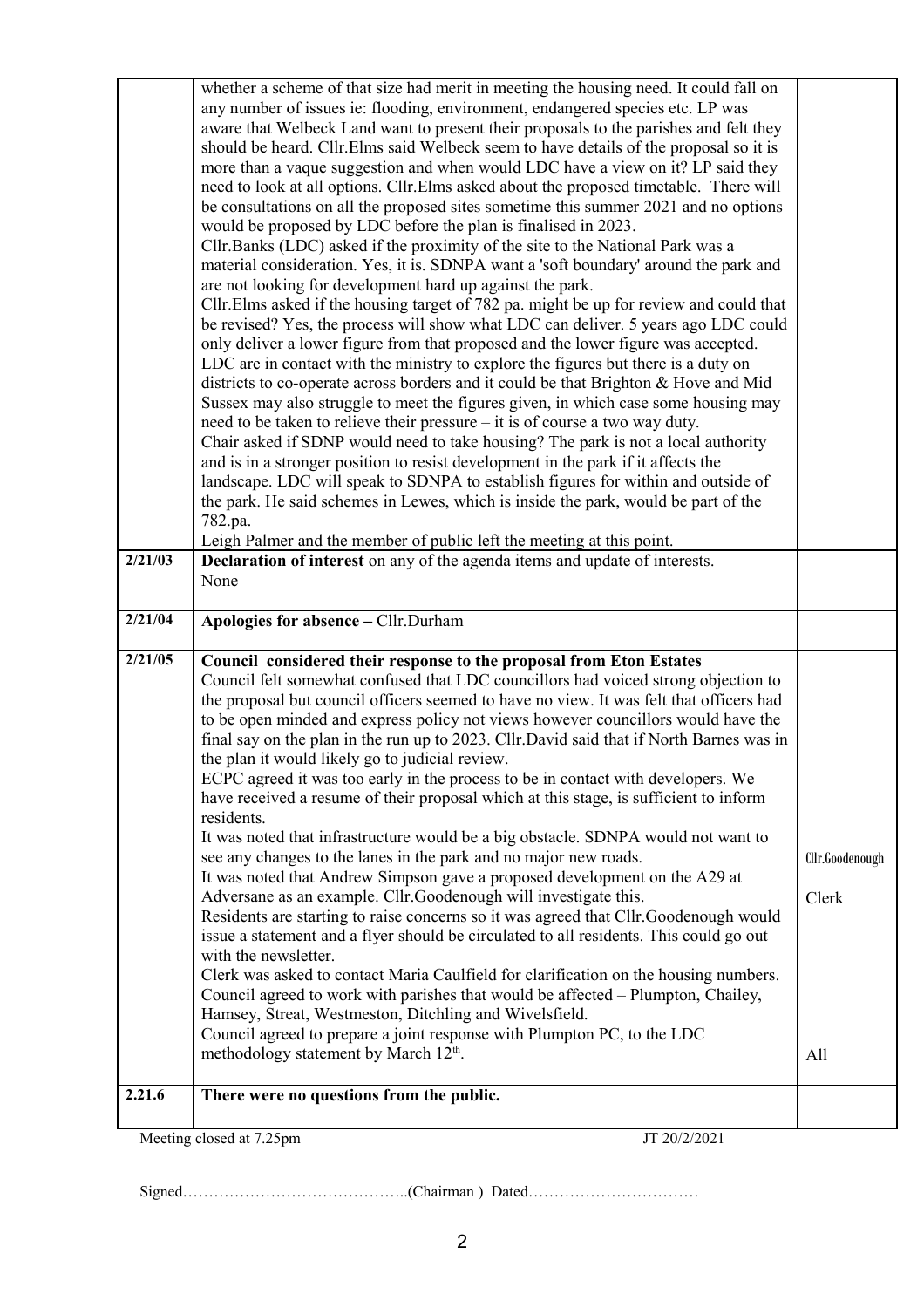## **The proposal put to the East Chiltington parish council:**

To assist in your discussions on Thursday, I have set out below our initial thinking that is based on the principles of Agricultural Urbanism which we are planning to use to inform our design process, together with a brief summary of our credentials.

Agricultural Urbanism combines the benefits of sustainable urban life, with all the day to day needs of people and families being met within 10 or 15 minutes walking or cycle-ride , with the renewed focus on the importance of the rural economy, building on existing local traditions and the emerging patterns of new rural communities in which food-growing and small holdings play an important role. Agricultural Urbanism reflects how much loved English market towns grew and evolved. This approach also places zero carbon, ecology and biodiversity net gain at the centre of the planning process.

Welbeck Land, the promoter for this site, is working with the landowner, Eton College, on this project. Welbeck Land is an experienced land promoter, working with landowners in Sussex, Hampshire, and the Midlands to bring forward sustainable new developments. Damon Turner, the Welbeck partner leading on North Barnes Farm, comes from Sussex where he still has family, and is currently advising the land owners at Adversane in West Sussex on the development of a new settlement as part of the Local Plan consultation in Horsham District. Welbeck retains Lord Deben, the chair of the UK Committee on Climate Change, as an adviser on sustainability.

For this project, Damon has assembled a team of consultants with a range of local, national and international experience to prepare plans for a new Sussex market town to face the challenges of the 21<sup>st</sup> Century, providing homes and jobs for our growing population in the context of the climate emergency.

The leader of the design team is Paul Murrain. Paul was Senior Design Director at HRH The Prince of Wales' Foundation for the Built Environment during the early years of the development of Poundbury, the Duchy of Cornwall's urban extension to Dorchester. He has also lived and worked in the USA where he was a visiting professor at The University of Miami and a member of the New Urbanism movement. Paul continues to be a leading thinker and design consultant in how we should respond to our need for new homes and jobs in a way that respects the traditions of the past, whilst responding to the challenges of the future. To assist Paul in this work, Will Anderson, of Rabble Place, is providing local architectural advice. Will lives in Firle, and is based in Lewes. He advises a number of parishes and landed estates in Sussex and Hampshire on their Neighbourhood Plans and estate plans, is a trustee of Action in Rural Sussex, and is adept in the local architectural vernacular.

Our landscape consultant, Stephen Kirkpatrick of Scarp, and our ecologist, Alexia Tamblyn of the Ecology Partnership, have been chosen for their experience of working in very sensitive landscapes, including the South Downs National Park, and their understanding of the particular circumstances in Sussex.

The leader of our transport team is Lynn Basford of Basford Powers. Lynn is a leading transport consultant, with a focus on sustainable transport futures, and is a contributor to the latest technical guidance produced in the transport industry focussed on radical reductions in car use in favour of public transport, cycling and walking.

I myself have lived in Lewes for over 15 years, and am an experienced planning consultant, having first engaged in the development of major sites as Director of Estates and Regeneration for the South West London and St George's Mental Health NHS Trust, during which time I gained planning permission for the regeneration of an